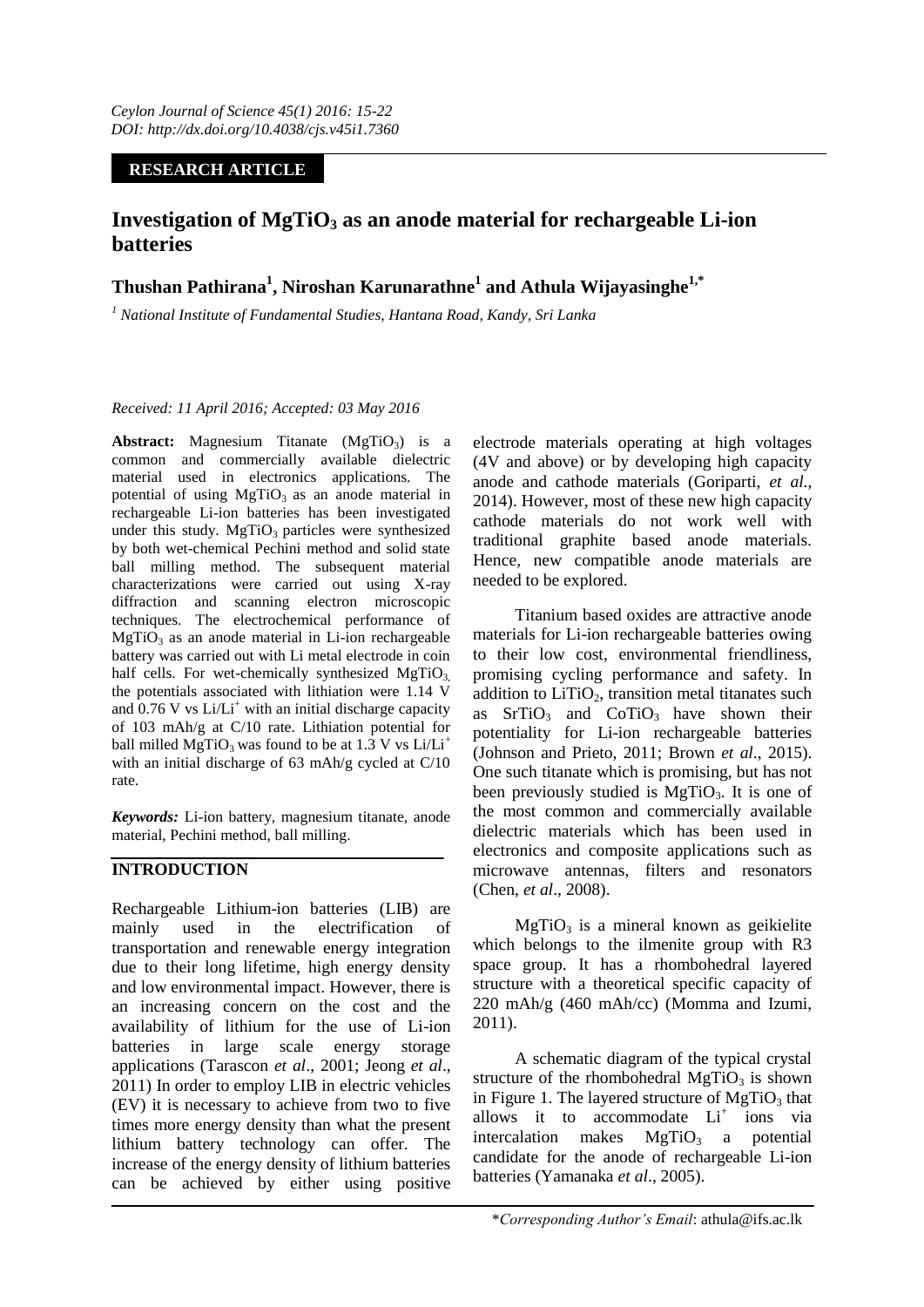

**Figure 1:** Crystal structure of rhombohedral MgTiO<sub>3</sub> (space group R3/148) (Momma, K. and Izumi, F., 2011)

For the present study,  $MgTiO<sub>3</sub>$  was synthesized by wet-chemical Pechini method and solid state ball milling method. The Pechini method is a wet-chemical technique that is easy to perform and yields oxides with high chemical homogeneity. It is based on the ability of an alpha-hydroxy carboxylic acids to form a polybasic acid chelate (Liu *et al*., 1996; Pechini, 1967; Samarasinghe *et al*., 2014; Samarasinghe *et al*., 2008). When heating with a polyalcohol, the chelate undergoes polyesterification. Further heating removes the excess solvent and forms a viscous resin, a glassy polymer and finally an ash product consisting of a fine oxide powder. Calcining the ash product at a higher temperature such as 900 °C, completes the process resulting highly homogeneous fine powder.

On the other hand high-energy ball milling is an effective grinding method, which gives rise to a series of physicochemical changes to the material. This method not only makes the material finer rapidly, but also induces structural changes, phase transformations and even solid state reactions among the solid particles. These physicochemical changes are due to the efficient transformation from the mechanical energy of the grinding media to the internal energy of the particles and the intensive mechano-chemical force (Nanru, 2000). In this work, we have investigated the electrochemical performance and carried out material characterization of  $MgTiO<sub>3</sub>$  prepared by both the Pechini wetchemical synthesis as well as the solid state ball milling method.

#### **EXPERIMENTAL**

#### **Preparation of Materials**

 $MgTiO<sub>3</sub>$  was synthesized by solid state ball milling method and wet-chemical Pechini method. The following precursor reagents were used as purchased for ball milling method. A Stoichiometric mixture of 1.34 g MgO (325 mesh, 99%, Sigma-Aldrich) and 2.66 g TiO<sub>2</sub> (99-100.5%, Sigma-Aldrich) were ball milled followed by annealing. Ball milling was done in a Spex mixer-mill (Model 8000- D, SPEX CertiPrep, Metuchen, N.J.) in 64 ml hardened steel vial with 115 g of 3/16 " tungsten carbide balls. The ball milled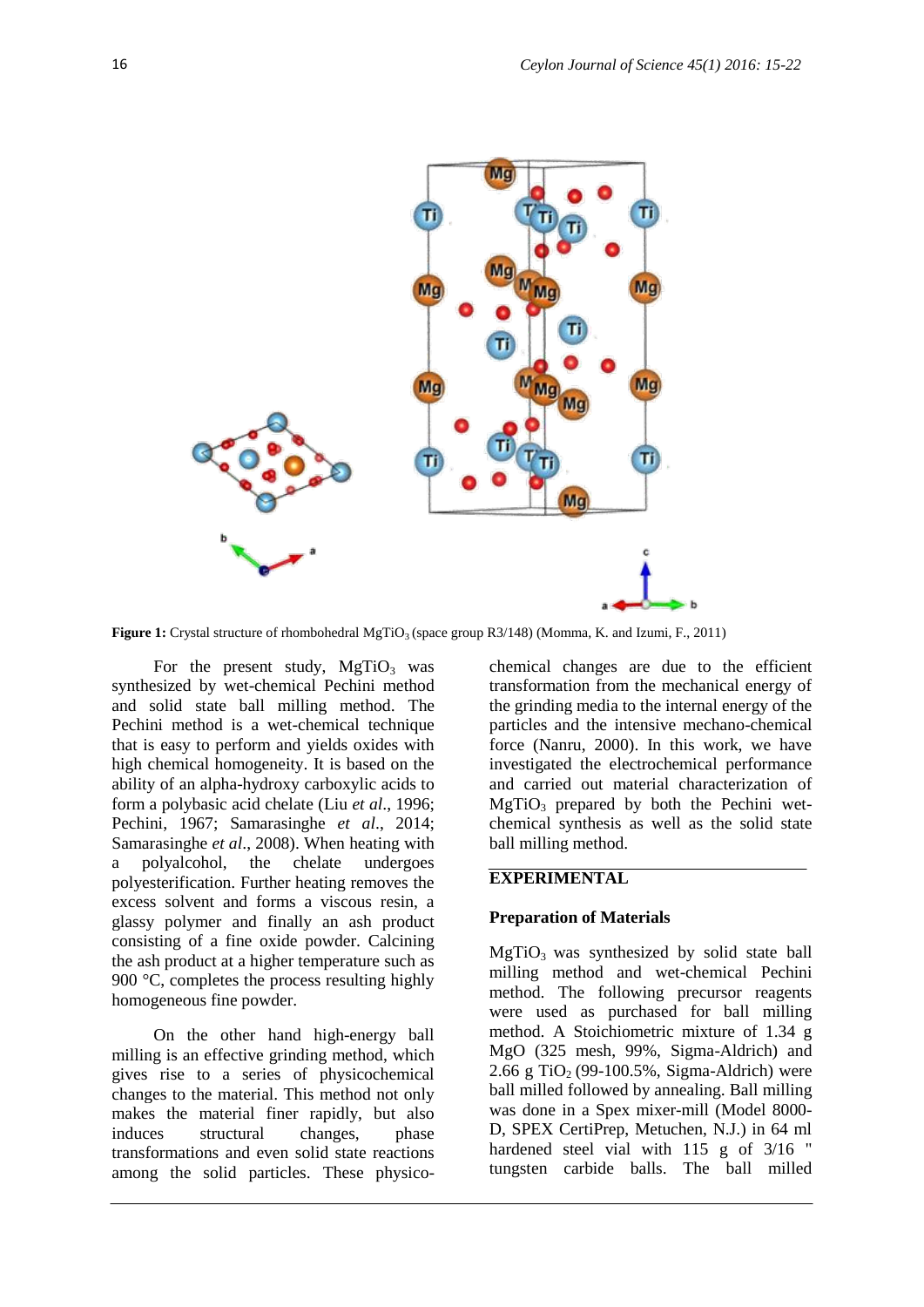powders were then heated in a tube furnace at 900 °C for one hour in air. In the wet-chemical Pechini method, stoichiometric amounts of 9.89 g  $Mg(NO_3)$ .6H<sub>2</sub>O (ACS reagent, 99%, Sigma-Aldrich) and  $3.35$  g TiO<sub>2</sub> (99-100.5%, Sigma-Aldrich) were mixed. Then Citric acid: Ethylene Glycol in the ratio of 1:4 was added to the above mixture. The resulted mixture was vigorously stirred for overnight. The temperature of the solution was raised to 60 °C and stirred for another one hour. Then the solution temperature was increased stepwise (50 °C) from 100 °C to 400 °C and the solution was stirred for 30 minutes at each temperature. The resulted ash coloured product was then calcined at 900 °C for one hour in a box furnace under air.

## **Material Characterization**

The prepared materials in the form of fine powders were characterized by X-ray diffraction (XRD) using a Rigaku Ultima IV X- ray Diffractometer equipped with a Cu anode and dual detectors. A Phenom G2-Pro Scanning Electron Microscope (SEM, Nanoscience, Arizona) was used to study the particle size and morphology of the samples.

## **Electrochemical Cell Assembly and Cycling**

Coin type Li-half cells were assembled using commercially available coin cells (2325 type) in order to investigate the electrochemical performance of electrode materials in Li halfcells. The prepared electrodes consisted of active material, carbon black (Super P, Erachem Europe), and PvdF binder (polyvinylidene fluoride, Kynar HSV 900) in an 8:1:1 weight ratio. These components were thoroughly mixed with N-methyl-2 pyrrolidone (Sigma Aldrich, anhydrous 99.5%) with two 0.5 " hardened steel balls in a Retsch PM200 rotary mill (100 rpm, 1 hour) to get a uniform slurry. The slurry was then coated on a copper foil having dimension of 0.006 " coating bar and dried under air at 120  $\rm{^{\circ}C}$  for one hour. Circular electrodes of 2 cm<sup>2</sup> in area were punched from the resulting coatings. Coin cell preparation was carried out in an argon filled glove box. Li discs were punched from thin foil (0.015 ") that was rolled from thick Li foil (Sigma Aldrich, ACS

reagent grade). The used electrolyte was made by dissolving  $1M$  LiPF<sub>6</sub> (98%, Sigma-Aldrich) in ethylene carbonate (EC)/ dietheylene carbonate (DEC)/ monofluoroethylene carbonate (FEC) (all from Novolyte Technologies) 30/60/10 by volume at 30 °C. Two 2300 Celgard and one BMF (blown microfiber separator, 3M Company) were used as separators. The assembled cells were tested using a Maccor Series 4000 Automated battery cycling test system (Maccor Inc., Tulsa, Oklahoma) by cycling between 0 to 1.5 V at constant current of 22 mA/g at C/10 rate.

# **RESULTS AND DISCUSSION**

## **Structural Identification of the prepared samples**

The X-ray diffractograms of the prepared samples are shown in Figures 2 and 3 along with the standard Powder Diffraction File (PDF) number (International Centre for Diffraction Data., 2002). As shown in Figure 2, the sample synthesized by ball milling method resulted a major crystalline  $MgTiO<sub>3</sub>$ (PDF# 96-901-0588) phase and a minor crystalline  $MgTi<sub>2</sub>O<sub>5</sub>$  (PDF# 00-035-0796) phase. The major peak of  $MgTi<sub>2</sub>O<sub>5</sub>$  phase is present at 25.83° whereas other peaks are indistinguishable from the background noise of the XRD pattern. Therefore, it is quite likely that only a minor quantity of  $MgTi<sub>2</sub>O<sub>5</sub>$  is present in the sample prepared by the ball milling method. Figure 3 shows the XRD pattern of the sample synthesized by Pechini method. It indicates the existence of two main phases:  $MgTiO<sub>3</sub>$  (PDF# 96-901-0588) and  $MgTi<sub>2</sub>O<sub>5</sub>$  (PDF# 00-035-0796). Contrast to ball milled sample, the MgTi<sub>2</sub>O<sub>5</sub> (which was the secondary phase in the ball milled sample) is a major phase present in this sample prepared by Pechini wet-chemical method. All the matching peaks with respect to the reference pattern (PDF# 00-035-0796) are present in the diffractogram with relevant intensities. There are no traces of the starting materials, as evident from the X-ray diffractograms of both samples and it implies the effectiveness of both types of the synthesis methods used in this study.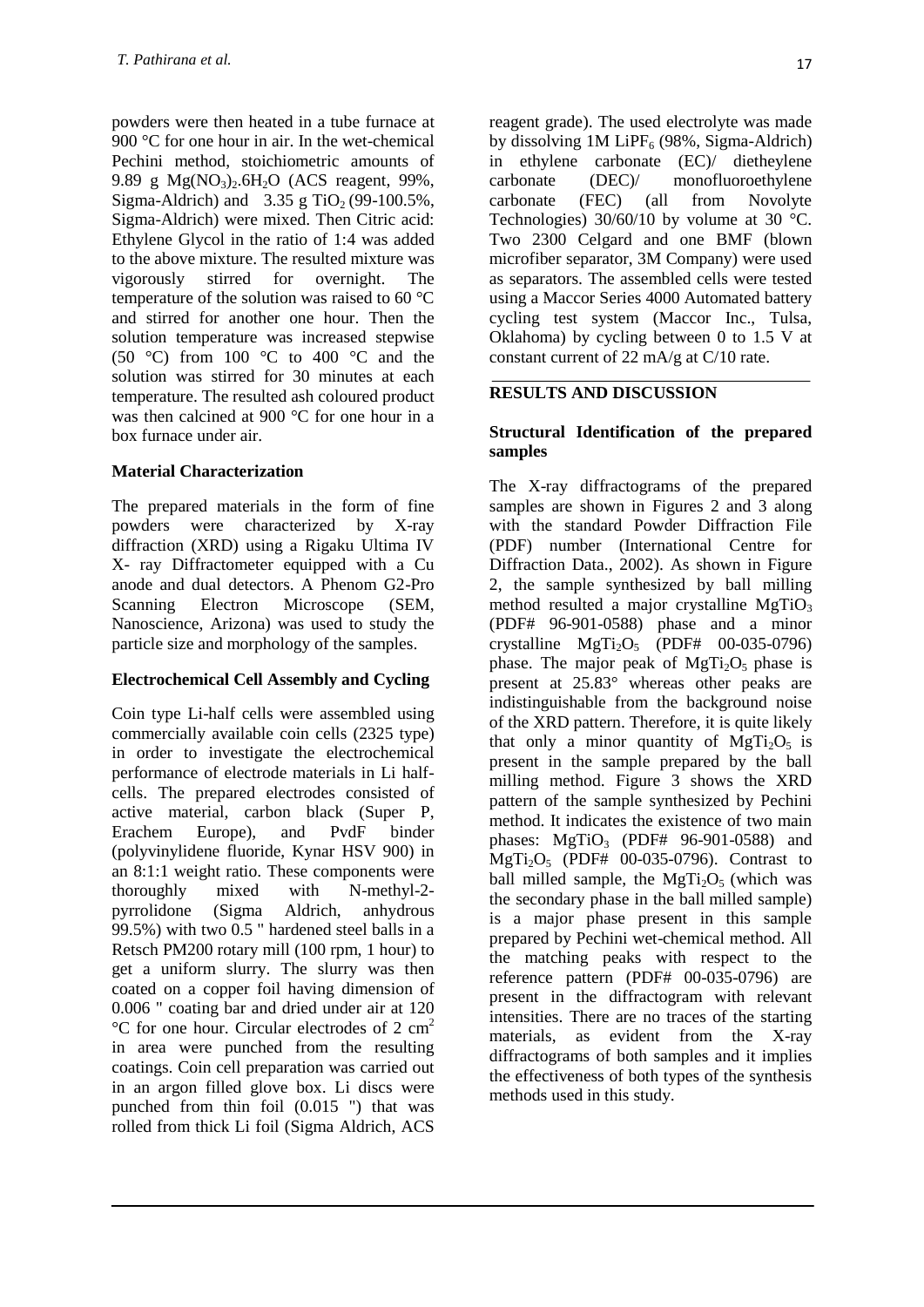

**Figure 2:** X-ray diffractogram of the MgTiO<sub>3</sub> prepared by ball milling and calcined at 900 °C.



**Figure 3:** X-ray diffractogram of the MgTiO<sub>3</sub> prepared by Pechini method and calcined at 900 °C.



Figure 4: SEM images of MgTiO<sub>3</sub> prepared by (a) ball milling (b) Pechini method.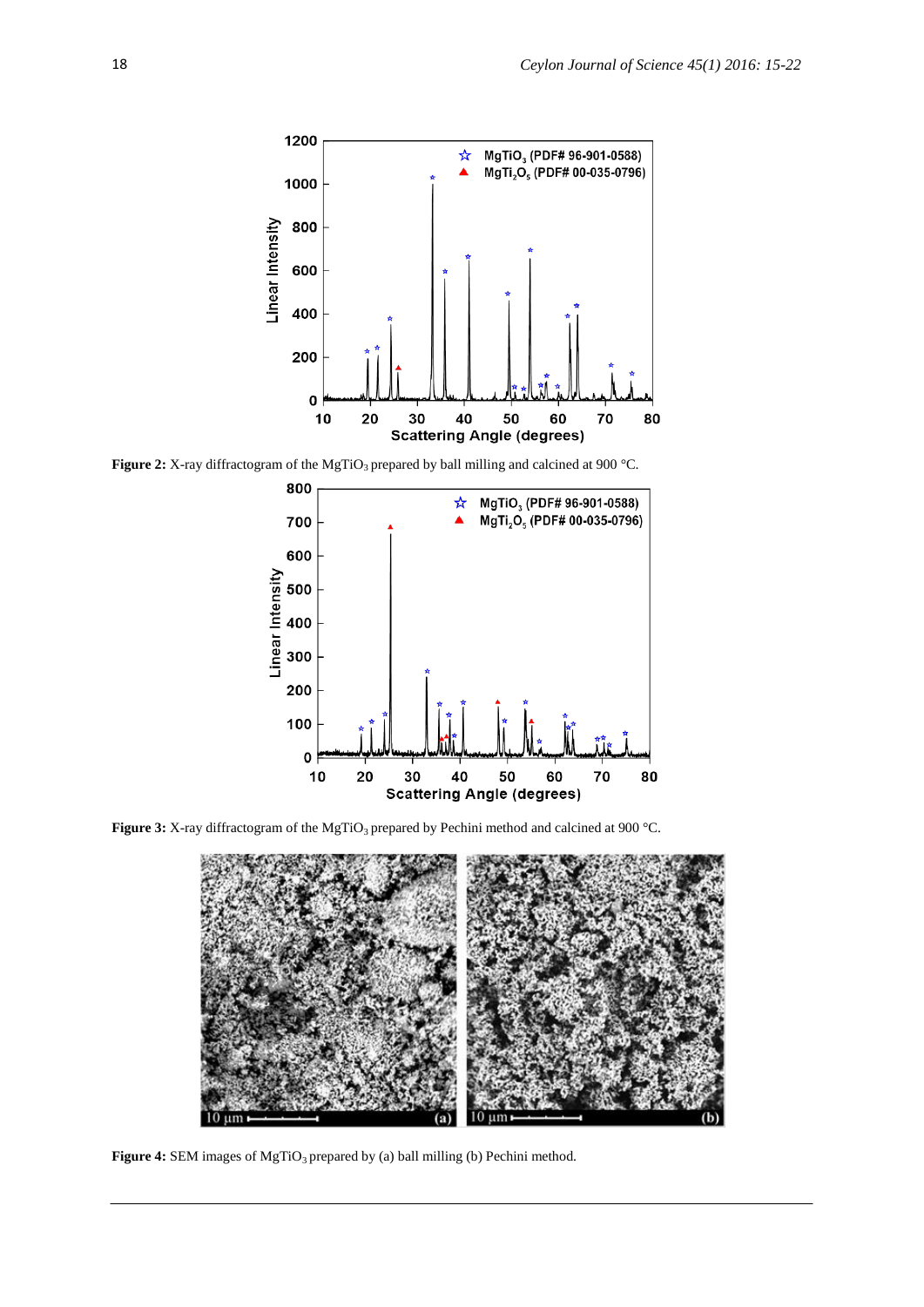Figures 4 (a) and (b) show the scanning electron microscopic (SEM) images obtained for the samples prepared by ball milling method and Pechini method, respectively. According to these images, no significant difference can be seen in the particle morphology between the samples prepared by these two different methods. However, in both samples, the sub-micron sized primary particles had formed into micron size softly bound agglomerates resulting higher surface area. This suggests that the resulted surface area of the particles is sufficient to increase the reactivity with the electrolyte leading to an unstable SEI, resulting a high irreversible capacity, which is evident by the electrochemical study (Wang *et al*., 2001).

#### **Electrochemical Performance Study**

Figure 5 shows the voltage vs. capacity behavior of  $MgTiO<sub>3</sub>$  prepared by the ball milling method. The average lithiation potential for ball milled sample was  $1.3$  V vs Li/Li<sup>+</sup> with an initial discharge capacity of 63 mAh/g. Similarly, Figure 6 shows the voltage vs. capacity behavior for sample prepared by Pechini method. Here, the voltage-capacity curve consists of two plateaus, which indicates the presence of a secondary phase  $(MgTi<sub>2</sub>O<sub>5</sub>)$  as evident from the XRD analysis. The average lithiation potentials for the two phases were found to be at 1.14 V and  $0.76$  V vs. Li/Li<sup>+</sup> with an initial discharge capacity of 103 mAh/g.



**Figure 5:** Voltage – Capacity curves for the half-cells prepared from ball milled samples vs Li at C/10 rate.



**Figure 6:** Voltage – Capacity curves for the half-cells prepared from Pechini method samples vs Li at C/10 rate.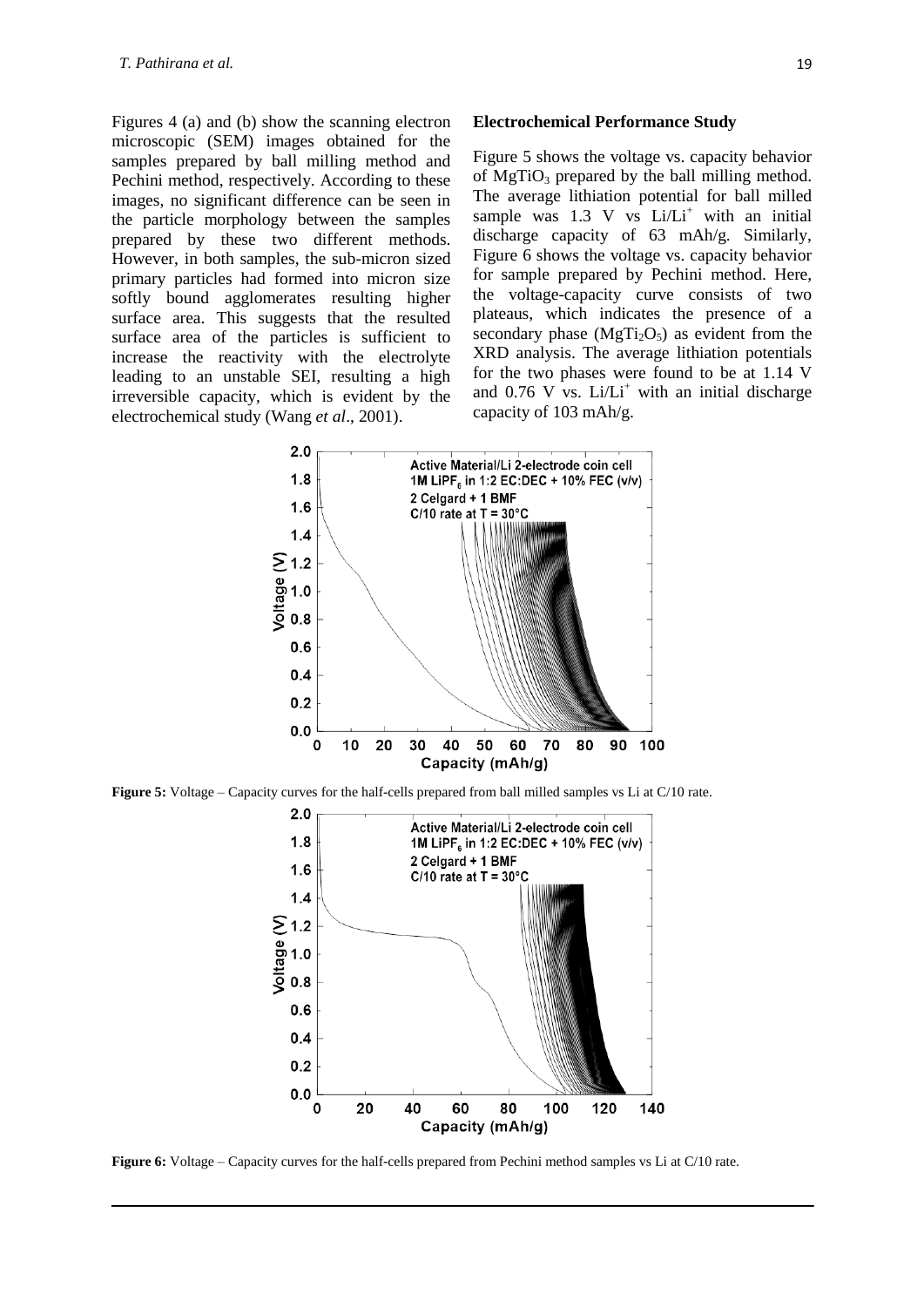The difference between initial discharge capacity (103 mAh/g) of the sample synthesized by Pechini method compared to the sample synthesized by ball milling method  $(63 \text{ mah/g})$ may come from the secondary  $MgTi<sub>2</sub>O<sub>5</sub>$  phase present in this sample synthesized by Pechini method. Therefore, it can be suggested that  $MgTi<sub>2</sub>O<sub>5</sub>$  phase could be an active material. The voltage-capacity curves for both samples show low initial lithiation capacity and a low polarization. These features are typical of materials that undergo intercalation reactions

(Brown *et al*., 2015). This confirms the electrode material is undergoing an intercalation reaction with  $Li<sup>+</sup>$  ions, therefore there is a potential to use this electrode material for the anode in Li-ion rechargeable batteries. However, since the observed capacities in both cases are below the theoretical capacity, it indicates incomplete intercalation reactions. Figures 7 and 8 show the cycling performance of the samples prepared by ball milling method and Pechini method respectively. A high irreversible capacity



**Figure 7:** Cycling performance of the half-cells prepared from ball milled samples.



**Figure 8:** Cycling performance of the half-cells prepared from Pechini method samples.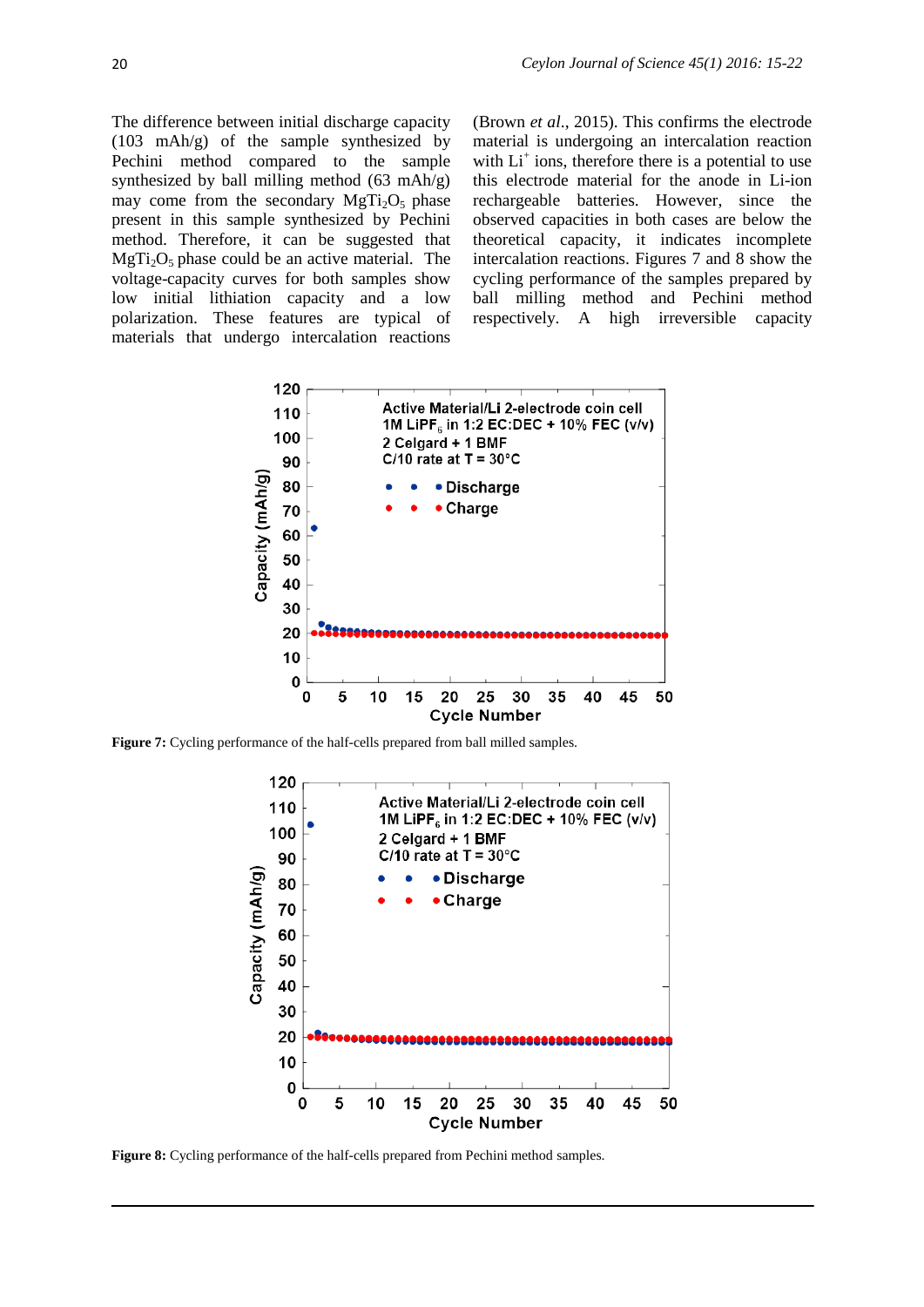with a reversible gravimetric capacity of about 20 mAh/g was observed with both samples. However, in both cases, the cycling performance was stable after the  $2<sup>nd</sup>$  cycle. The corresponding reversible capacities were 32% and 19% for the ball milled sample and the sample prepared by Pechini method (Figures 7 and 8), respectively.

Though the sample prepared by Pechini method, which contained a considerable amount of the MgTi<sub>2</sub>O<sub>5</sub>, showed high initial discharge capacity of 103 mAh/g (Figure 8), the secondary phase may have hindered the kinetic processes (Brown *et al*., 2015). Therefore, the cycling performance of this material has to be improved in order to be used in practical applications. Especially, further improvements are needed to increase the gravimetric capacity as well as initial coulombic efficiency of these materials. With high reversible capacity and low irreversible capacity  $MgTiO<sub>3</sub>$  would be an attractive anode material for Li-ion batteries.

#### **CONCLUSIONS**

In this work,  $MgTiO<sub>3</sub>$  was prepared by employing both the ball milling and Pechini wetchemical method. The electrochemical properties of the synthesized material were investigated in order to determine its suitability as an anode material in lithium-ion batteries. The phase analysis showed that ball milling sample contained  $MgTiO<sub>3</sub>$  as major phase with a minor  $MgTi<sub>2</sub>O<sub>5</sub>$  secondary phase. The sample prepared by Pechini method contained both of these  $MgTiO<sub>3</sub>$  and  $MgTi<sub>2</sub>O<sub>5</sub>$  phases. The study further revealed the existence of micron size secondary powder particles formed with softly agglomerated finer particles in both cases.

There is no significant difference in the electrochemical performance of the material prepared by both wet-chemical Pechini method and solid state ball milling method with respect to the reversible capacity (20 mAh/g) obtained. Electrochemical studies revealed that though the Pechini method sample resulted significantly high initial discharge capacity, the presence of the  $MgTi<sub>2</sub>O<sub>5</sub>$  secondary phase may cause poor electrochemical performance which complicates the reactions and lowers the stability of the cell. However, the moderate initial discharge capacity and low voltage polarization suggest that the material had undergone intercalation and thus it is suitable to be used as a negative electrode

material in rechargeable Li-ion batteries. Further improvements are necessary to increase the gravimetric capacity and coulombic efficiency of these materials.

#### **ACKNOWLEDGEMENTS**

The National Institute of Fundamental Studies, Sri Lanka and the Department of Chemistry, Dalhousie University, Canada are gratefully acknowledged.

#### **REFERENCES**

- Brown, Z.L., Smith, S. and Obrovac, M.N. (2015). Mixed Transition Metal Titanate and Vanadate Negative Electrode Materials for Na-Ion Batteries. *Journal of the Electrochemical Soc*iety **162**: 15- 20.
- Chen, Y.C., Tsao, S.M. and Lin, C.S. (2008). Dielectric resonator antenna using  $0.95MgTiO<sub>3</sub>$  - $0.05$  CaTiO<sub>3</sub> high permittivity ceramics. *Proceedings of the International Workshop on Antenna Technology : Small antennas and Novel Metamaterials IEEE:* 266-269.
- Goriparti, S., Miele, E., Angelis, F.D., Di E., Proietti, R. and Capiglia, C. (2014). Review on recent progress of nanostructured anode materials for Liion batteries. *Journal of Power Sources* **257:** 421- 43.
- International Centre for Diffraction Data. (2002).
- Wang, C., Appleby, A. J. and Little, F. E. (2001) Electrochemical impedance study of initial lithium ion intercalation into graphite powders. *Electrochemica Acta* **46**:1793-1813.
- Jeong, G., Kim, Y.U., Kim, H., Kim, Y.J. and Sohn, H.J. (2011). Prospective materials and applications for Li secondary batteries. *Energy Environmental Science* **4**: 1986-2002.
- Johnson, D.C. and Prieto, A.L. (2011). Use of strontium titanate  $(SrTiO<sub>3</sub>)$  as an anode material for lithium-ion batteries. *Journal of Power Sources* **196**:7736-41.
- Liu, W., Farrington, G.C., Chaput, F. and Dunn, B. (1996). Synthesis and Electrochemical Studies of Spinel Phase LiMn2 O 4 Cathode Materials Prepared by the Pechini Process *Journal of the Electrochemical Society* **143**: 879-884.
- Momma, K. and Izumi, F. (2011). VESTA 3 for threedimensional visualization of crystal, volumetric and morphology data. *Journal of Applied Crystallography* **44**:1272-1276.
- Nanru, Y. (2000). Mechanochemical Chemistry and Effects (I). *Transactions of Building Materials* **3**:19-26.
- Pechini, M.P. (1967). Method of preparing Lead and alkaline earth titanates and niobates and coating method using the same to form a capacitor (US Patent 3,330,697).